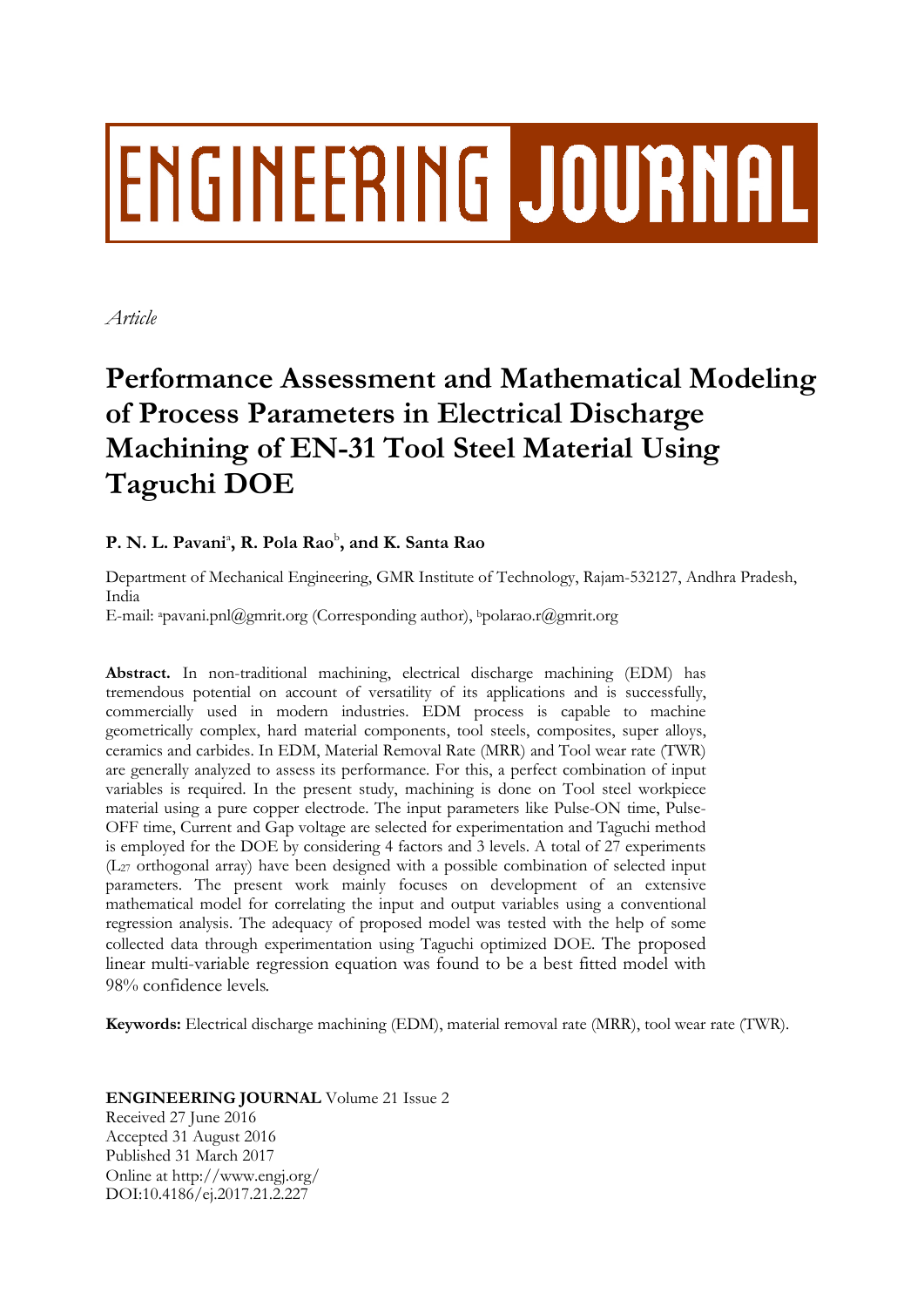#### **1. Introduction**

Electrical Discharge machining (spark machining) has found its applications in many industrial areas like die making, prototype manufacturing, profile making etc. It involves machining by providing current as an input and the material is removed due to a spark generated between the electrode & tool at regular intervals. A dielectric fluid is used as a medium for machining which determine the MRR and Surface finish of a workpiece. But, tools used in EDM process usually face high TWR for corresponding to low MRR which may lead to getting of inaccurate dimensions for product; so, this has become an important factor to be considered for the present study. Taguchi method was used to frame design of experiments by considering a standard L<sub>27</sub> orthogonal array with three levels and four factors. The four important machining parameters considered for the present study are pulse-on time, pulse-off time, input current and gap voltage. In EDM, MRR is directly proportional to amount of energy applied during pulse –on time. Tzeng et al. (2007) [1] described the application of the fuzzy logic coupled with Taguchi methods to optimize the precision and accuracy of the high-speed EDM process. It has been found that pulse time, duty cycle and peak value of the discharge current are the important factors affecting the precision and accuracy of the EDM process.

Vikram Singh et al. (2014) [2] proposed a mathematical relation using response surface methodology technique by optimizing the WEDM parameters. To get maximum material removal, cutting rates and minimum surface roughness, Taguchi L<sub>27</sub> orthogonal array was used to considering the optimal conditions for the machining variables. H. S. Payal et al. (2008) [3] analyzed electro discharge machined surfaces of EN-31 tool steel material by using scanning electron microscope and optical microscope to understand the mode of heat affected zone which may affect the structure of the machined surface and tool. During the study, it was found that the molten mass has been removed from surfaces as ligaments and sheets. Singaram et al. (2013) [4] presented a study on optimization of EDM parameters using response surface methodology. The EN-31 tool steel material has been machined using a 99.9% pure copper electrode and the process parameters were correlated with the responses for MRR. A second order mathematical equation has been proposed and has been validated with analysis of variance. Harpuneet Singh (2012) [5] investigated the Effect of Copper Chromium and Aluminum Electrodes on EN-31 Die Steel on Electric Discharge Machine Using Positive Polarity with copper chromium and brass electrodes. During the study it has been observed that the depth of cut and hardness was better with brass material while copper material has high MRR with low TWR. Priyesh et al. (2015) [6] studied Overcut Using EDM with a tool made of Graphite, Copper & Silver materials. Study has shown that the current was a significant parameter which affects the overcut in addition to pulse on time & pulse off time.

Selection of machining parameters is crucial in Electrical discharge machining process. Shailesh Dewangan et al. (2013) [7] studied about the selection of machining parameters in electrical discharge machining of AISI P20 tool steel material with impulse flushing system using three different electrode materials. L<sup>27</sup> taguchi orthogonal array was framed with six different process parameters to observe the MRR and TWR. It was found that graphite electrode gives high MRR compared to copper and brass. The discharge current was directly proportional to both MRR and TWR where as pulse on time was inversely proportional to MRR and inversely proportional to TWR. Suraj et al. (2013) [8] analyzed MRR and SR with different electrode for SS 316 on Die-Sinking EDM using Taguchi Technique. L9 orthogonal array has been selected for the experimentation. Results have been analyzed by calculating signal-to-noise ratios to analyze the effect of input parameter more accurately. Due to the selection of less number of variables and factors, significant parameters for the output responses were not found.

Sultan et al. (2014) [9] proposed an optimized model with a Box-Behnken design involving three variables with three levels for determination of the critical experimental conditions. It has been found that surface roughness was influenced in electrically discharge machining of EN 353 steel alloy by all the three factors peak current, pulse on time, and pulse off time. The model developed was used to predict the experimental values and the error between them was comparatively less. Kibria et al. (2010) [10] made a comparative study of different dielectrics for micro-EDM performance during microhole machining of Ti-6Al-4V alloy. It has been observed that the mixing of boron carbide additive in deionized water has a great influence for enhancing the machining performance characteristics.

Tripathy et al. (2015) [11] proposed a multi-attribute optimized model of process parameters in powder mixed electro-discharge machining using Technique for Order of Preference by Similarity to Ideal Solution (TOPSIS) and grey relational analysis. The proposed models predicted the results and the confirmation tests have shown an improvement 0.161689 and 0.2593 in the preference values using TOPSIS and GRA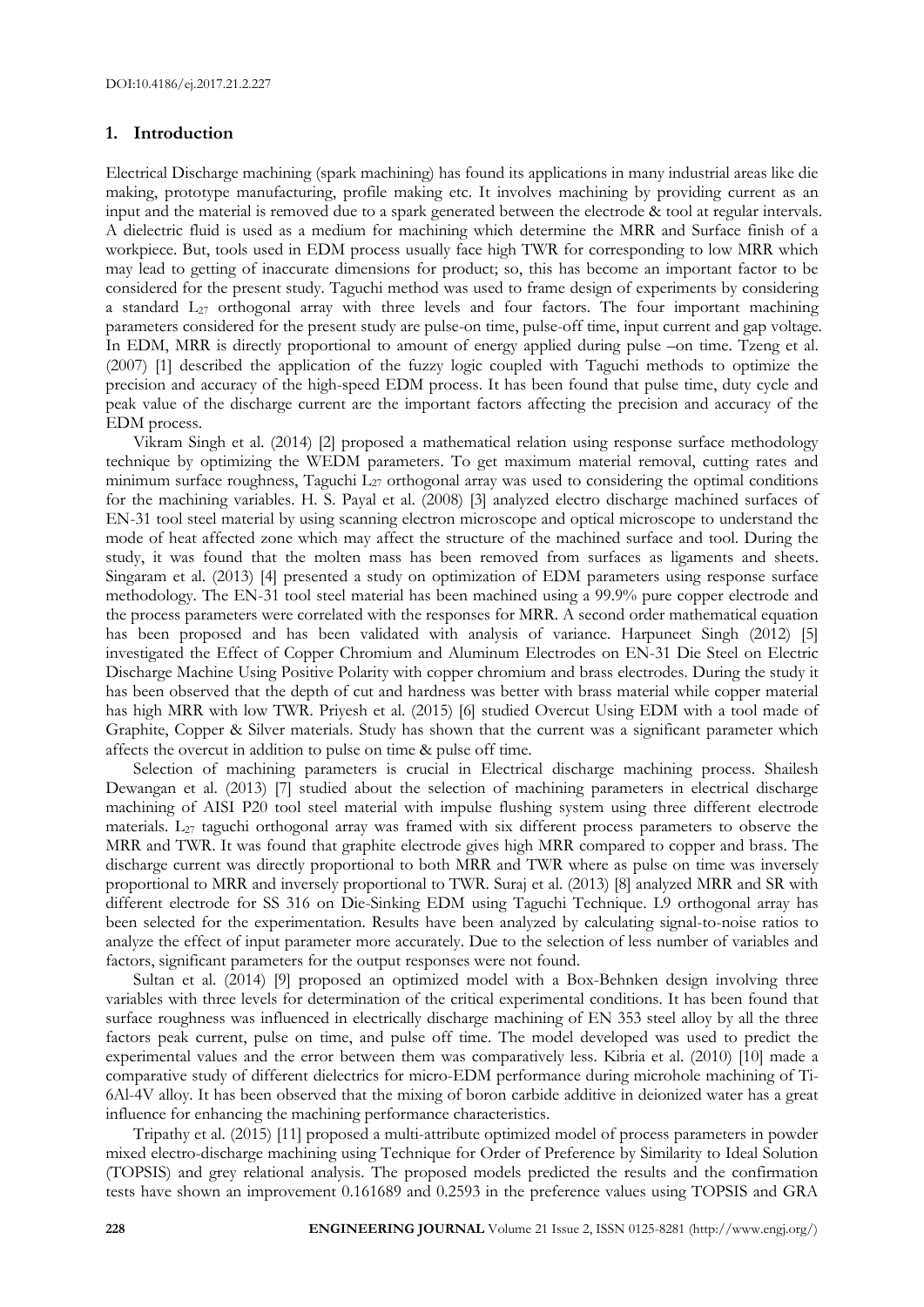respectively. Sohani et al. (2009) [12] used the response surface methodology for analysis of effect of tool geometry in addition to the other edm parameters. The experimental results have shown that the circular shaped tool are preferable for getting high MRR and low TWR compared to the other tool profiles. M. K. Pradhan et al. (2010) [13] proposed regression and ANN models to predict the surface roughness in EDM ing of D2 steel. The models are tested with a new experimental data and the predictive nature of the proposed models has been analyzed. ANOVA technique was used to check the regression model and the statistical results have shown that the EDM parameters called input current and pulse on time have significant effect on surface roughness. Harshit Dave et al. (2016) [14] investigated the effect of different tool and work piece combinations in the analysis of MRR and TWR of an EDM process.

From the above literature, it has been identified that performance of EDM mainly depends on input parameters like pulse on time, pulse off time, current, gap voltage, work piece material and electrode material. The output parameters like MRR and TWR has been analyzed under various combinations of EDM parameters. For this, Taguchi approach has been used. Later, different techniques like ANOVA, ANN and Regression analysis are used to test and predict the experimental data. The present work aims on performance assessment and mathematical modelling of EDM parameters using taguchi DOE. A linear multi variable regression equation is found for all response variables.

#### **2. Design of Experiments Using Taguchi Approach**

While performing experimentation, one needs to vary the input parameters or the variables to observe the change in response variables. In this process, the number of experiments to be done for a reasonable response study, which usually varies with type of experimentation being conducted. For this, Statistical Design of experiments is an efficient method for obtaining valid results. DOE begins with determining the "objectives" of an experiment and selecting the "process factors" for the study. An Experimental Design is the laying out of a detailed experimental plan in advance of doing the experiment. Well-chosen experimental designs maximize the amount of "information" that can be obtained for a given amount of experimental effort. The statistical theory underlying DOE generally begins with the concept of process models. Often the experiment has to account for a number of uncontrolled factors that may be discrete, such as different machines or operators, and/or continuous such as ambient temperature or humidity.



Fig. 1. Flow chart of experimentation.

Taguchi Technique for Design of experiments is framed and constructed to perform a selected number of experimentation having all the properties considered.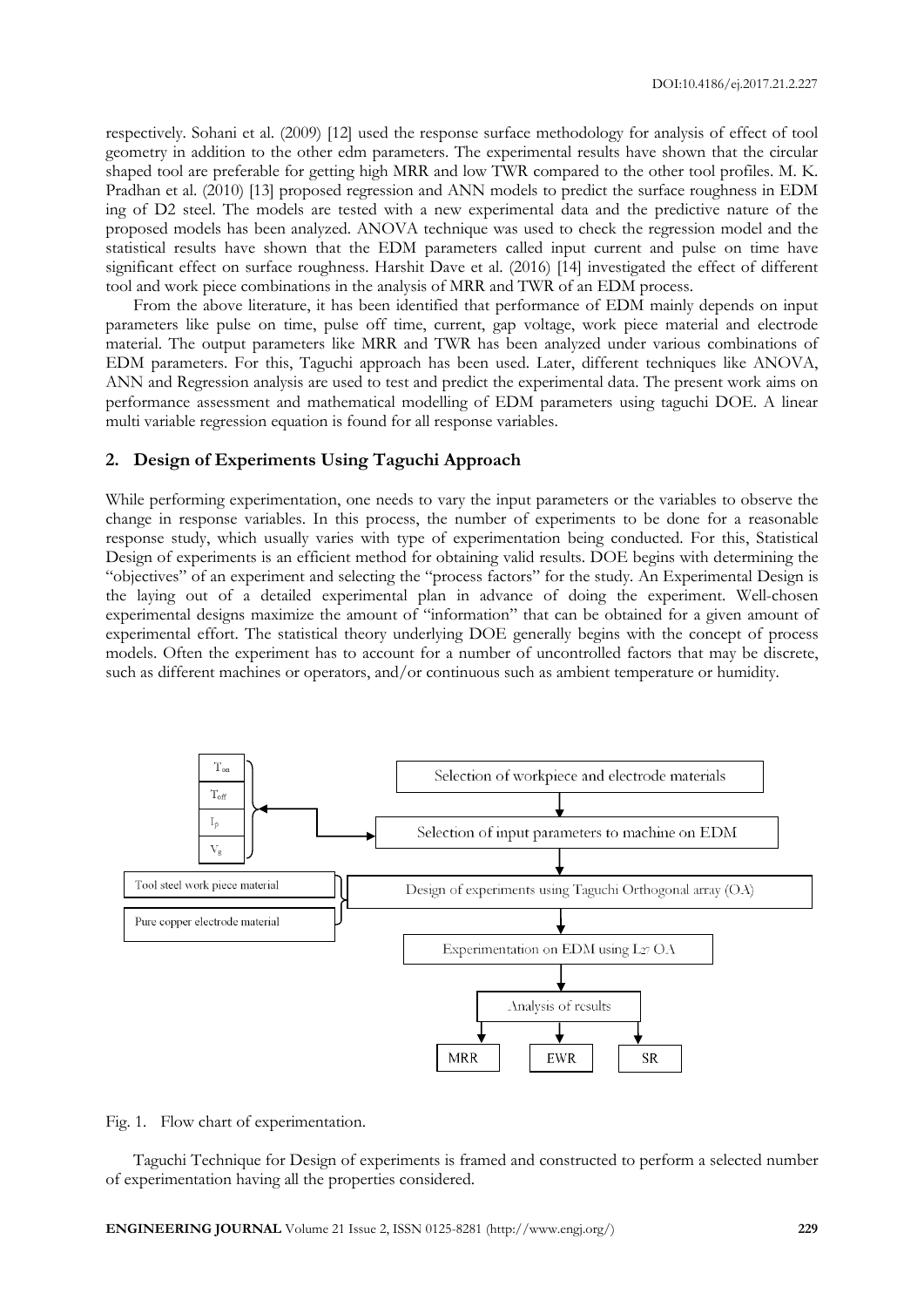In the present study, experiments are designed by considering EDM process parameters like Pulse On time (T<sub>on</sub>), Pulse off time (T<sub>off</sub>), Input current (I<sub>p</sub>) and Gap voltage (V<sub>g</sub>). Taguchi approach is used to design a L<sub>27</sub> orthogonal array with three levels and four factors  $(3^{(4-1)}$  design) as shown in Fig. 1. The suggested orthogonal array can be used for proper selection of these machining parameters can result in a higher MRR and lower TWR as shown in Tables 1-3. The input parameter values are selected from range of values and operational limits of the EELECTRONICA smart ZNC EDM.

| Factors<br>Levels | Pulse On time Pulse off time<br>$(T_{on})$ | $(T_{\rm off})$ | Input current $(I_c)$ | Gap voltage<br>$(V_{\varrho})$ |
|-------------------|--------------------------------------------|-----------------|-----------------------|--------------------------------|
|                   | 1000                                       |                 | 15                    |                                |
|                   | 2000                                       |                 | 30                    | 64                             |
|                   | 3000                                       |                 |                       |                                |

Table 1. Combination of machining parameters.

Table 2. Combinations of machining parameters as per L27 orthogonal array.

| Run/Exp No     | $(\mu s)$      | Pulse On time $(T_{on})$ Pulse off time $(T_{off})$<br>$(\mu s)$ | Input current (I <sub>c</sub> ) Gap voltage (V <sub>g</sub> )<br>(amp) | (V)                     |
|----------------|----------------|------------------------------------------------------------------|------------------------------------------------------------------------|-------------------------|
| $\mathbf{1}$   | $\mathbf{1}$   | 1                                                                | $\mathbf{1}$                                                           | 1                       |
| $\overline{c}$ |                | 1                                                                |                                                                        | 1                       |
| 3              |                |                                                                  |                                                                        | 1                       |
| 4              |                | $\overline{c}$                                                   | 2                                                                      | $\overline{c}$          |
| 5              |                | $\overline{c}$                                                   | $\overline{c}$                                                         | $\overline{c}$          |
| 6              |                | $\overline{c}$                                                   | $\mathbf{2}$                                                           | $\overline{c}$          |
|                |                | $\overline{3}$                                                   | $\mathfrak{Z}$                                                         | $\overline{3}$          |
| 8              |                | $\overline{3}$                                                   | $\mathfrak{Z}$                                                         | $\overline{3}$          |
| 9              |                | $\overline{3}$                                                   | $\overline{3}$                                                         | $\overline{\mathbf{3}}$ |
| 10             | 2              |                                                                  | $\overline{c}$                                                         | $\overline{3}$          |
| 11             | $\mathbf{2}$   |                                                                  | $\overline{c}$                                                         | $\overline{3}$          |
| 12             | $\overline{c}$ | 1                                                                | $\overline{c}$                                                         | $\overline{3}$          |
| 13             | $\overline{c}$ | $\mathbf{2}$                                                     | $\overline{\mathbf{3}}$                                                | 1                       |
| 14             | $\overline{c}$ | $\sqrt{2}$                                                       | $\overline{3}$                                                         | 1                       |
| 15             | $\mathbf{2}$   | $\sqrt{2}$                                                       | 3                                                                      | 1                       |
| 16             | $\sqrt{2}$     | $\overline{3}$                                                   |                                                                        | $\mathbf{2}$            |
| 17             | $\sqrt{2}$     | $\mathfrak{Z}$                                                   |                                                                        | $\overline{c}$          |
| 18             | $\overline{c}$ | $\mathfrak{Z}$                                                   |                                                                        | $\overline{c}$          |
| 19             | $\overline{3}$ | 1                                                                | 3                                                                      | $\overline{c}$          |
| 20             | $\mathfrak{Z}$ | 1                                                                | $\mathfrak{Z}$                                                         | $\overline{c}$          |
| 21             | $\mathfrak{Z}$ | 1                                                                | $\mathfrak{Z}$                                                         | $rac{2}{3}$             |
| $22\,$         | 3              | $\overline{c}$                                                   |                                                                        |                         |
| $23\,$         | $\mathfrak{Z}$ | $\overline{2}$                                                   |                                                                        | $\overline{3}$          |
| 24             | 3              | $\overline{2}$                                                   |                                                                        | $\overline{3}$          |
| 25             | $\mathfrak{Z}$ | $\overline{3}$                                                   | $\overline{c}$                                                         | 1                       |
| 26             | $\overline{3}$ | $\overline{3}$                                                   | $\overline{c}$                                                         | 1                       |
| $27\,$         | 3              | $\overline{3}$                                                   | $\overline{2}$                                                         | 1                       |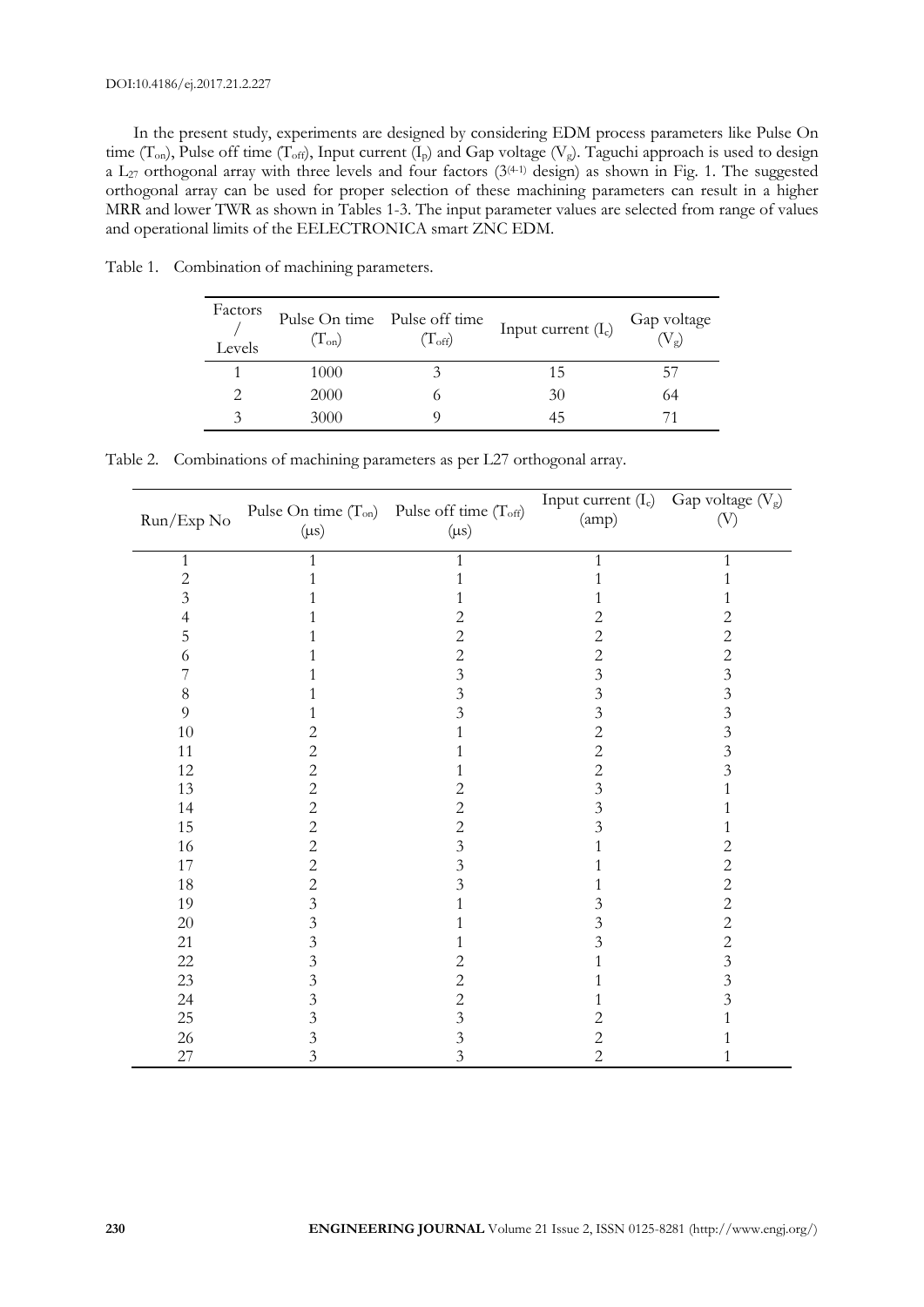| Exp. No        | Pulse On time $(T_{on})$<br>$(\mu s)$ | Pulse off time $(T_{\text{off}})$ Input current $(I_c)$<br>$(\mu s)$ | (amp) | Gap voltage $(V_g)$<br>$\left(\mathrm{V}\right)$ |  |
|----------------|---------------------------------------|----------------------------------------------------------------------|-------|--------------------------------------------------|--|
| 1              | 1000                                  |                                                                      | 15    | 57                                               |  |
| $\overline{c}$ | 1000                                  | $\frac{3}{3}$                                                        | 15    | 57                                               |  |
| 3              | 1000                                  | $\overline{3}$                                                       | 15    | 57                                               |  |
| $\overline{4}$ | 1000                                  | 6                                                                    | 30    | 64                                               |  |
| 5              | 1000                                  | 6                                                                    | 30    | 64                                               |  |
| 6              | 1000                                  | 6                                                                    | 30    | 64                                               |  |
| 7              | 1000                                  | 9                                                                    | 45    | 71                                               |  |
| 8              | 1000                                  | 9                                                                    | 45    | 71                                               |  |
| 9              | 1000                                  | 9                                                                    | 45    | 71                                               |  |
| 10             | 2000                                  |                                                                      | 30    | 71                                               |  |
| 11             | 2000                                  | $\begin{array}{c} 3 \\ 3 \\ 3 \end{array}$                           | 30    | 71                                               |  |
| 12             | 2000                                  |                                                                      | 30    | 71                                               |  |
| 13             | 2000                                  | 6                                                                    | 45    | 57                                               |  |
| 14             | 2000                                  | 6                                                                    | 45    | 57                                               |  |
| 15             | 2000                                  | 6                                                                    | 45    | 57                                               |  |
| 16             | 2000                                  | 9                                                                    | 15    | 64                                               |  |
| 17             | 2000                                  | 9                                                                    | 15    | 64                                               |  |
| 18             | 2000                                  | 9                                                                    | 15    | 64                                               |  |
| 19             | 3000                                  |                                                                      | 45    | 64                                               |  |
| 20             | 3000                                  | $\begin{array}{c} 3 \\ 3 \\ 3 \end{array}$                           | 45    | 64                                               |  |
| 21             | 3000                                  |                                                                      | 45    | 64                                               |  |
| 22             | 3000                                  | 6                                                                    | 15    | 71                                               |  |
| 23             | 3000                                  | 6                                                                    | 15    | 71                                               |  |
| 24             | 3000                                  | 6                                                                    | 15    | 71                                               |  |
| 25             | 3000                                  | 9                                                                    | 30    | 57                                               |  |
| 26             | 3000                                  | 9                                                                    | 30    | 57                                               |  |
| 27             | 3000                                  | 9                                                                    | 30    | 57                                               |  |

Table 3. Design of Experiments using Taguchi approach [15].

#### **3. Experimentation on EDM**

The experiments on conducted on die sinking EDM of ELECTRONICA smart ZNC as shown in Fig. 2. EN 31 grade tool steel and pure copper materials are selected as work piece electrode for experimentation. The details of work piece and electrode are shown in Table 4. Workpiece and electrode materials of required dimensions (80mm x 80mm x40mm) and 40mmX φ 19mm were initially cut using a power hacksaw tool. Later the surfaces grounded using a surface grinding machine and also filed for getting a flat and smooth surface. In the current study, L<sub>27</sub> OA experiments are repetitive in nature. Experiments were repeated as per the selected DOE to estimate the variability associated with the phenomena. The replication of experiments can be used to decide whether the selected process is worthful or not. In all the cases the values are close enough with minimum error.

#### **4. Experimental Results**

Based on L<sup>27</sup> orthogonal array shown in Table 2, experiments were conducted on EDM. After each test run, weight loss in work piece and electrode materials was measured and output responses like material removal rate, electrode wear rate values are calculated and are tabulated in Table 4. The empirical relations used for calculation of MRR & TWR are shown in Eq. (1) and (2) [16].

In addition to MRR & TWR, surface roughness is also measured at three different places on the machined area by using a portable surface roughness tester Mitutoyo make SJ-201 make at three different places and average value is considered for analysis and then tabulated as shown in Fig. 3 and Table 5.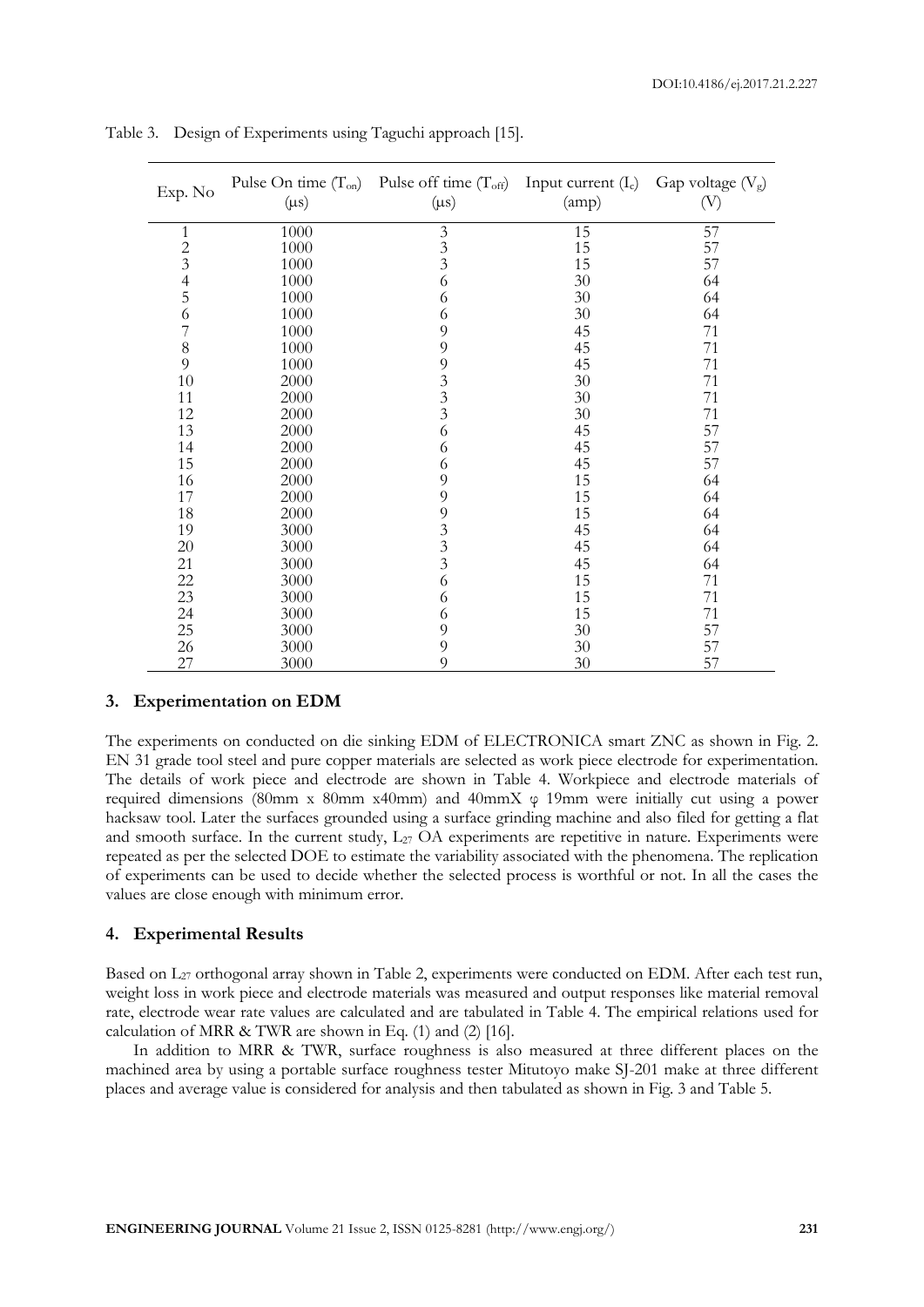

Fig. 2. (a) Experimental setup (Electronica make smart ZNC die sinking machine) and (b) Electrode used.

Table 4. Details of work piece and electrode materials used for experimentation.

| Work piece                                    |                                                                             |
|-----------------------------------------------|-----------------------------------------------------------------------------|
| Work piece Material used & its<br>composition | C-1.5%, Mn- $0.52\%$ , Si- $0.22\%$ , Cr-1.3%, S-<br>$0.05\%$ , P- $0.05\%$ |
| Dimensions of work piece                      | $80$ mm x $80$ mm x $40$ mm                                                 |
| Electrode                                     |                                                                             |
| Electrode Material used                       | Pure copper                                                                 |
| Dimensions of Electrode                       | $40$ mm $X \varphi 19$ mm                                                   |
| Thermal conductivity of copper                | 380.7W/mK                                                                   |
| Melting point                                 | $1083$ °C                                                                   |
| Elastic modulus $(E)$                         | $1.23 \times 105$ N/mm <sup>2</sup>                                         |
| Poisson's ratio                               | 0.26                                                                        |
| Density                                       | $8.9 \text{ gm/cm}^3$                                                       |

$$
Material\,Removal\,rate\,(MRR) = \frac{Initial\,weight - Final\,Weight}{Density\,of\,material\,X\,Cycle\,time}
$$
\n
$$
\tag{1}
$$

$$
Electrode wear rate (EWR) = \frac{Initial weight - Final Weight}{Density of material X Cycle time}
$$
\n(2)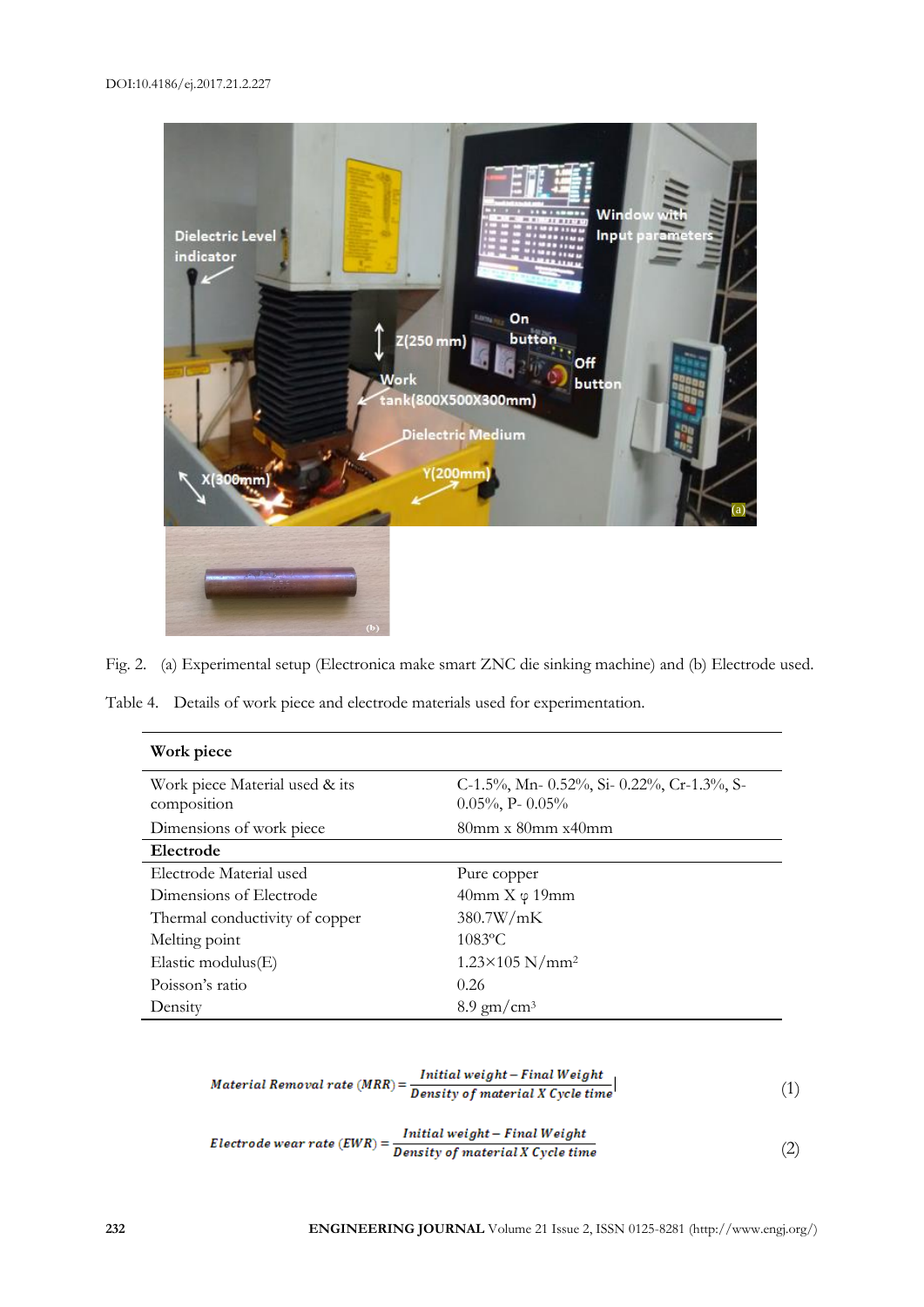#### **5. Mathematical Modeling through Regression Analysis**

Regression analysis is a statistical procedure for estimating relationships among variables. It includes many techniques for modeling and analyzing several variables, when the focus is on the relationship between a dependent variable and one or more independent variables (or 'predictors'). In order to study the performance of EDM process parameters of EN-31 tool steel material on the material removal rate, electrode wear rate and surface roughness a second order linear multi variable regression equation was developed using Minitab V17 software [17]. The proposed linear multi-variable regression equation can be used to find out the relationship between variables and a best fitted model was selected based on the Adjusted R<sup>2</sup> values. Adjusted R<sup>2</sup> is a measure to know the variation in the mean values of the proposed mathematical models.

During machining on EDM, input current & pulse- on time can be able to increase the depth of crater more because of high intensity of sparks generated. This leads to an increase in TWR, whereas with increase in Pulse-off time MRR decreases [18]. To check the variation of input variables on responses, in this study, regression equations are developed for the response variables like Material removal rate (MRR), Electrode wear rate (TWR) and Surface roughness (SR) in terms of the dependent variables like Pulse-on time, Pulse-off time, Input current and gap voltage.



Fig. 3. (a) Work piece after machining and (b) Surface roughness measurement using roughness tester (Mitutoyo make SJ-201).

| Exp. No        | Material Removal Rate (MRR)<br>(g/min) | Electrode Wear Rate<br>TWR<br>(g/min) | Surface Roughness<br>SR.<br>$(\mu m)$ |         |         |         |
|----------------|----------------------------------------|---------------------------------------|---------------------------------------|---------|---------|---------|
|                |                                        |                                       | Trial 1                               | Trial 2 | Trial 3 | Average |
| 1              | 2.15                                   | 1.88                                  | 2.45                                  | 3.31    | 2.48    | 2.75    |
| $\overline{2}$ | 2.15                                   | 1.88                                  | 2.11                                  | 2.59    | 3.08    | 2.6     |
| 3              | 2.15                                   | 1.87                                  | 2.37                                  | 2.08    | 2.98    | 2.48    |
| $\overline{4}$ | 2.09                                   | 1.84                                  | 3.22                                  | 3.35    | 2.87    | 3.15    |
| 5              | 2.09                                   | 1.84                                  | 3.29                                  | 2.9     | 3.18    | 3.13    |
| 6              | 2.08                                   | 1.84                                  | 3.3                                   | 3.12    | 2.9     | 3.11    |
| 7              | 3.51                                   | 4.69                                  | 3.26                                  | 2.78    | 2.87    | 2.97    |
| 8              | 3.51                                   | 4.68                                  | 3.1                                   | 3.03    | 2.56    | 2.9     |
| 9              | 3.51                                   | 4.68                                  | 3.19                                  | 2.83    | 2.91    | 2.98    |
| 10             | 4.72                                   | 6.21                                  | 4.79                                  | 7.31    | 5.79    | 5.97    |
| 11             | 4.72                                   | 6.21                                  | 5.94                                  | 4.83    | 6.01    | 5.6     |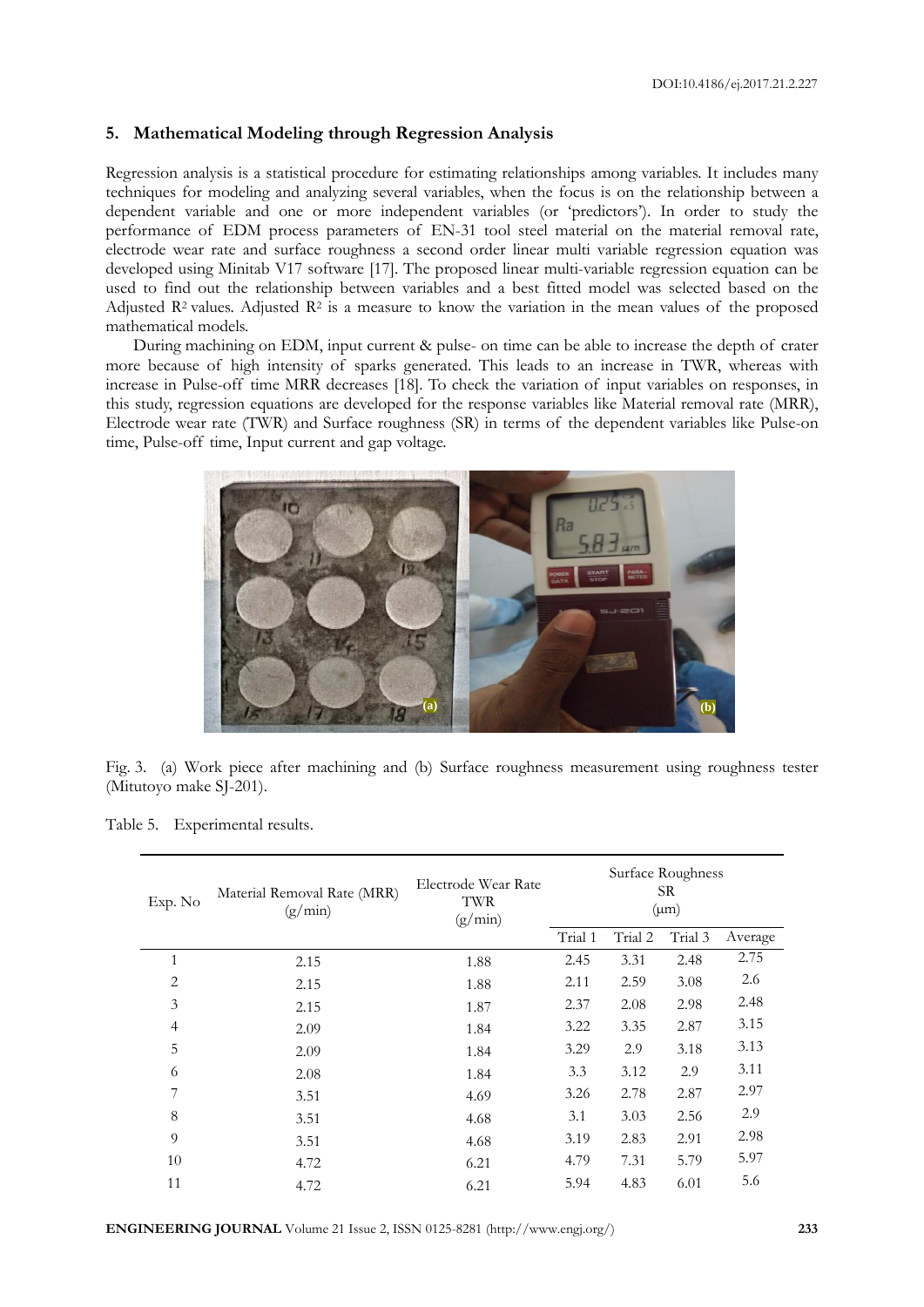| Exp. No | Material Removal Rate (MRR)<br>(g/min) | Electrode Wear Rate<br>TWR<br>(g/min) | Surface Roughness<br>SR.<br>$(\mu m)$ |         |         |         |
|---------|----------------------------------------|---------------------------------------|---------------------------------------|---------|---------|---------|
|         |                                        |                                       | Trial 1                               | Trial 2 | Trial 3 | Average |
| 12      | 4.72                                   | 6.21                                  | 6.01                                  | 5.33    | 4.18    | 5.18    |
| 13      | 1.99                                   | 6.96                                  | 2.54                                  | 4.98    | 3.83    | 3.79    |
| 14      | 1.98                                   | 6.96                                  | 3.19                                  | 3.88    | 2.9     | 3.33    |
| 15      | 1.98                                   | 6.96                                  | 4.96                                  | 5.02    | 5.18    | 5.06    |
| 16      | 1.73                                   | 1.92                                  | 3.08                                  | 4.21    | 4.91    | 4.07    |
| 17      | 1.73                                   | 1.52                                  | 2.99                                  | 4.01    | 3.53    | 3.51    |
| 18      | 1.73                                   | 1.52                                  | 4.21                                  | 3.84    | 3.9     | 3.99    |
| 19      | 1.65                                   | 5.77                                  | 2.75                                  | 2.62    | 2.55    | 2.64    |
| 20      | 1.65                                   | 5.77                                  | 2.69                                  | 2.38    | 3.41    | 2.83    |
| 21      | 1.65                                   | 5.77                                  | 2.9                                   | 3.53    | 3.58    | 3.34    |
| 22      | 1.73                                   | 1.52                                  | 3.03                                  | 3.8     | 2.99    | 3.28    |
| 23      | 1.73                                   | 1.52                                  | 3.26                                  | 2.78    | 3.19    | 3.08    |
| 24      | 1.73                                   | 1.52                                  | 2.93                                  | 3.54    | 3.07    | 3.18    |
| 25      | 1.77                                   | 3.17                                  | 3.58                                  | 4.02    | 3.98    | 3.86    |
| 26      | 1.77                                   | 3.16                                  | 2.93                                  | 3.12    | 2.79    | 2.95    |
| $27\,$  | 1.77                                   | 3.17                                  | 3.69                                  | 3.13    | 2.85    | 3.23    |

Equations (3)–(5) shown below are the fitted regression models [18, 19] for calculating MRR, TWR and SR. Equations of MRR, TWR and SR are developed with 98% confidence levels. Validation of the suggested mathematical model is done for all output results and some of them are shown in Table 6.

$$
MR_{w} = -8.55384 - 0.001474 \cdot \text{T}_{ow} - 1.33904 \cdot \text{T}_{off} - 0.208104 \cdot \text{T}_{c} + 0.295119 \cdot \text{V}_{g}
$$
  
- 0.000001 \cdot \text{T}\_{ow}^{2} + 0.000489 \cdot \text{T}\_{ow}^{2} + \text{T}\_{off} + 0.000087 \cdot \text{T}\_{ow}^{2} + I\_{p} + 0.016544 \cdot \text{T}\_{off}^{2} + I\_{c} (3)

R-sq-100%; R-sq(adj)-100%.

$$
TWR = -4.924 + 0.009997 *T_{on} - 0.895 *T_{off} + 0.0062 *T_c + 0.0096 *V_g
$$
  
- 0.000002 \*T<sub>on</sub><sup>2</sup> - 0.000002 \*T<sub>off</sub><sup>2</sup> + 0.02186 \*T<sub>off</sub><sup>2</sup> + I<sub>c</sub>

R-sq-98.82%; R-sq(adj)-98.39%.

$$
SR = 19.8 + 0.006027 \times T_{on} - 0.175 \times T_{off} + 0.2045 \times I_c - 0.780 \times V_g - 0.000001 \times T_{on}^2 + 0.0101 \times T_{off}^2
$$
  
- 0.003353 \times I\_c^2 + 0.00641 \times V\_g^2 (5)

R-sq-98.82%; R-sq(adj)-98.39%.

where  $T_{\sigma n}$  is Pulse on time (µs);  $T_{\sigma f}$  is Pulse off time (µs);  $I_c$  is Input current ( $\Omega$ ), and  $V_g$  is the gap Voltage (V).

| Exp.<br>No     | Exp.MRR<br>(g/min) | MRR from<br>Regression<br>(g/min) | Error<br>$\binom{0}{0}$ | Exp.T<br>WR<br>(g/min) | TWR from<br>Regression<br>(g/min) | Error<br>$(^{0}_{0})$ | Exp.<br><b>SR</b><br>(um) | SR from<br>Regression<br>(µm) | Error<br>$(^{0}_{0})$ |
|----------------|--------------------|-----------------------------------|-------------------------|------------------------|-----------------------------------|-----------------------|---------------------------|-------------------------------|-----------------------|
|                | 2.15               | 2.18                              | 1.39                    | 1.88                   | 2.02                              | 7.45                  | 2.75                      | 3.08                          | 12                    |
| $\overline{ }$ | 3.51               | 3.53                              | 0.56                    | 4.69                   | 4.84                              | 3.2                   | 2.97                      | 3.42                          | 15.2                  |
| 9              | 3.51               | 3.53                              | 0.56                    | 4.68                   | 4.84                              | 3.42                  | 2.98                      | 3.42                          | 14.8                  |
| 10             | 4.72               | 4.84                              | 2.54                    | 6.21                   | 7.22                              | 16.27                 | 5.97                      | 7.48                          | 25.3                  |
| 15             | 1.98               | 2.09                              | 5.55                    | 6.96                   | 8.43                              | 21.13                 | 5.06                      | 5.95                          | 17.6                  |

Table 6. Validation of results.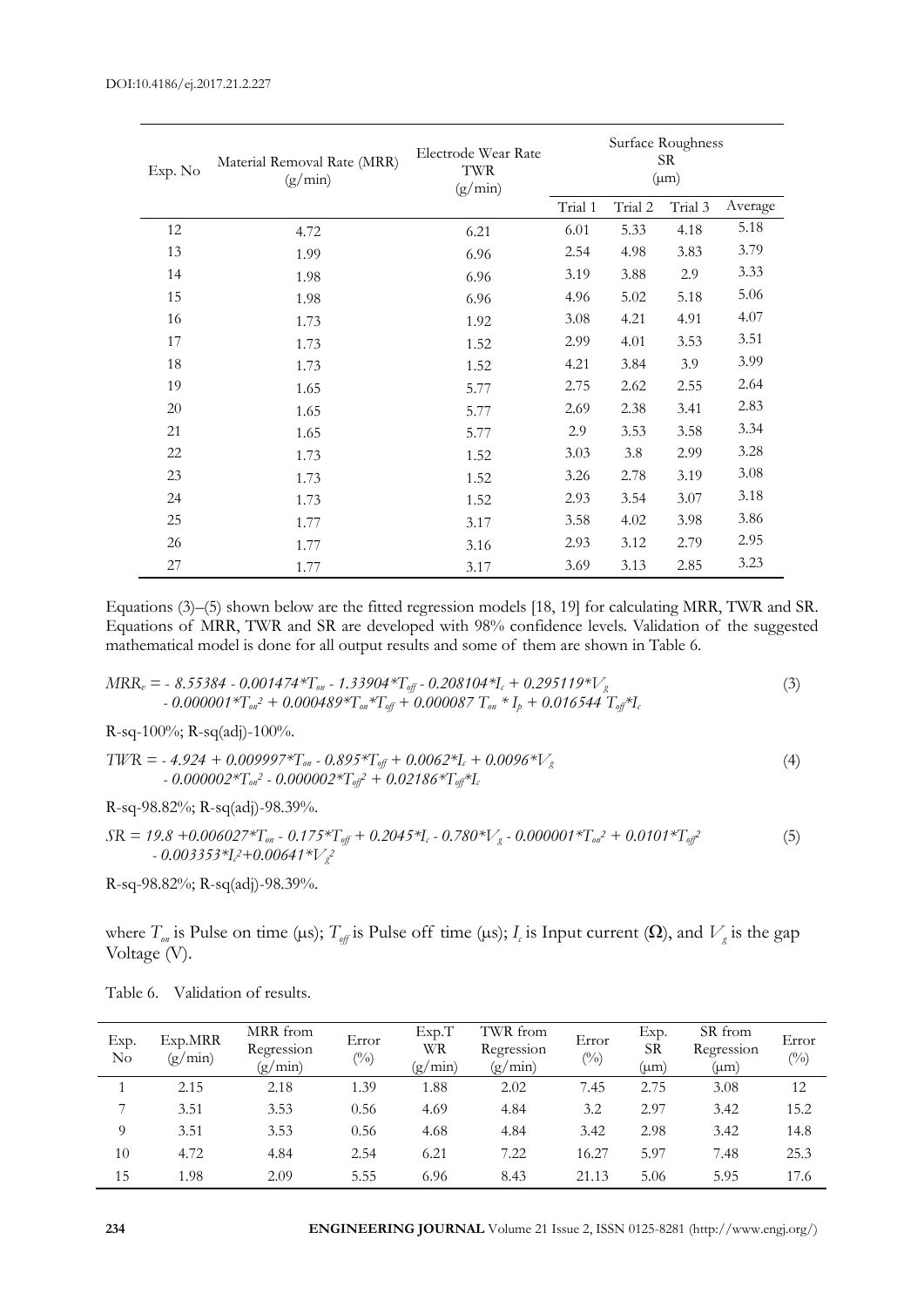#### **6. Conclusions**

The objective of present study is to investigate effect of EDM process variables in order to optimize MRR, TWR & Ra using Taguchi's robust design methodology and to develop a mathematical model to predict all response variables using linear multi-variable regression analysis. A standard L<sup>27</sup> OA was using the selected input variables to check the variation of response variables like MRR, TWR and SR. The experimental design with replication in experiments has been used to check the variability, repeatability and accuracy of EDM performance under different machining conditions. Based on the results of experimental investigations the following conclusions are made.

- The results of the present study, machining of EN-31 Tool steel with a pure copper electrode have shown better results in increasing MRR and decreasing TWR.
- It is also observed that the surface roughness values under all machining conditions were low compared to the other electrode materials.
- Taguchi methodology was useful in identifying the best combination of tool, work piece and process variables.
- During the study, it is also seen that the total number of experiments possible with the selected combination of machining parameters is also minimized to some extent by considering a Taguchi  $L_{27}$ orthogonal array.
- Mathematical relations are developed using a linear multi-variable regression model for all response variables using Minitab v.17 software.
- The validation of proposed regression model for MRR, TWR &Ra is satisfactory with minimum error.
- So the proposed regression models can be used to get a best fit between the process and response variables.

#### **7. Scope for future work**

In future, work will be extended by performing ANOVA of the results obtained in this study and also to get the idea of microstructures through microscopic analysis. At present, authors are in the same process.

#### **Nomenclature**

MRR = Material Removal rate TWR= Tool Wear rate SR= Surface roughness  $T_{on}$ = Pulse on time T<sub>off</sub>=Pulse off time  $I_c$ = Input current  $V_g = Gap$  voltage

#### **Acknowledgements**

The authors would like to be obliged to GMRIT, Rajam and DST-SERC for providing laboratory facilities.

#### **References**

- [1] Y.-F. Tzeng and F.-C. Chen, "Multi-objective optimization of high-speed electrical discharge machining process using a Taguchi fuzzy approach," *Materials and Design*, vol. 28, pp. 1159-1168, 2007.
- [2] V. Singh and S. K. Pradhan, "Optimization of WEDM parameters using Taguchi technique and response surface methodology in machining of AISI D2 steel," *Procedia Engineering*, vol. 97, pp. 1597- 1608, 2014.
- [3] H. S. Payal, R. Choudh, and S. Singh, "Analysis of electro discharge machined surfaces of EN-31 tools steel," *Journal of Scientific & Industrial Research*, vol. 67, pp. 1072-1077, 2008.
- [4] S. Lakshmanan and M. Kumar, "Optimization of EDM parameters using response surface

**ENGINEERING JOURNAL** Volume 21 Issue 2, ISSN 0125-8281 (http://www.engj.org/) **235**